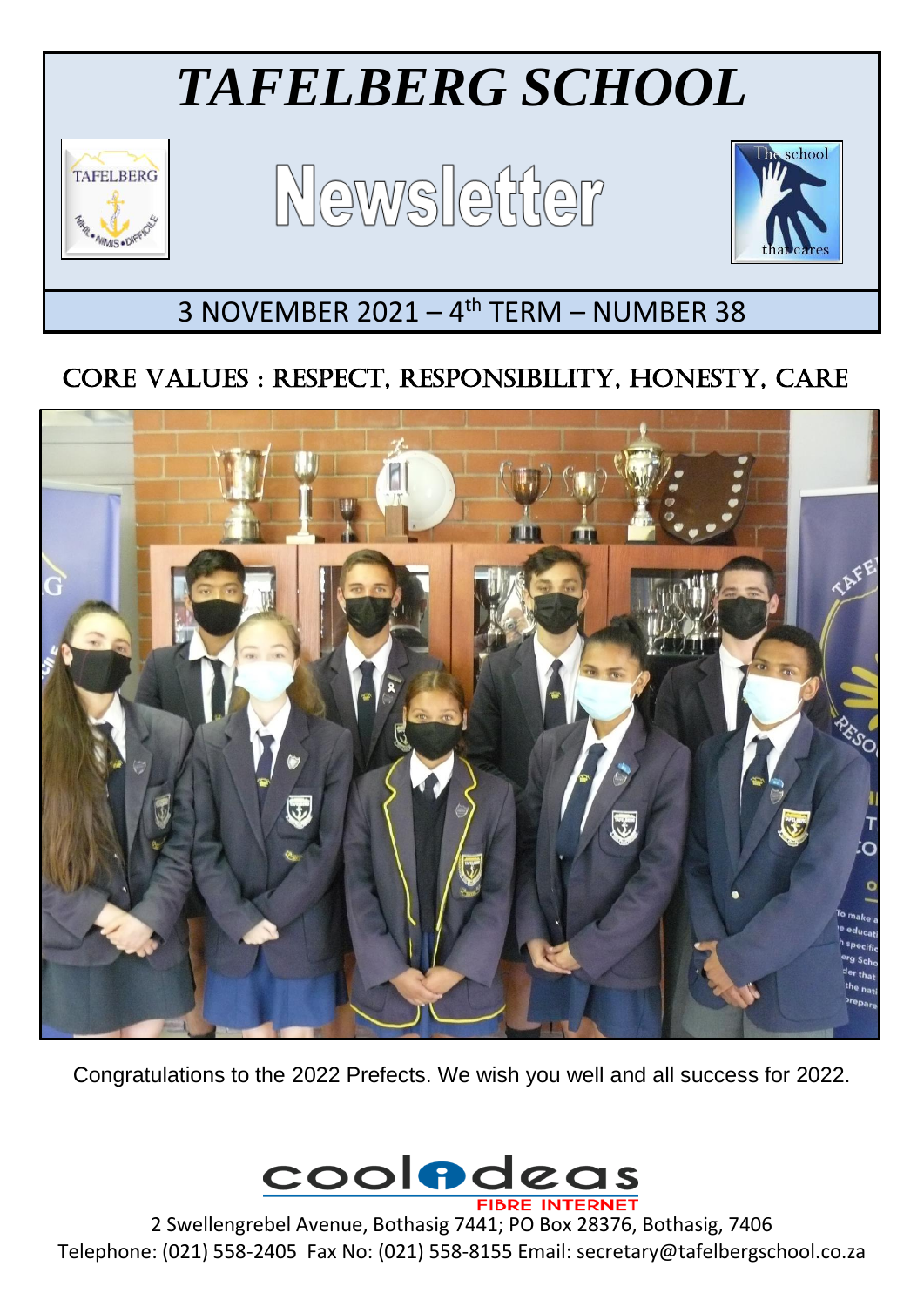Dear parent / guardian

Please be reminded of the parent AGM on 17 November 2021, in the school hall. The meeting will start promptly at 6pm. The Budget and school fees for 2022 will be tabled for acceptance by the parent body. The 2022 Budget is available at the front office, during school time, for perusal by Tafelberg parents. We are thankful that the SGB have been able to work prudently with our funds, and thus propose only a 2% increase for next year.

Furthermore, please let's live out one of our core values, that of care, and continue to support our drive to collect food items for our workers. We will make up hampers and hand them out to the workers at the end of the year, to say thank you for the great job they do in keeping our school clean and safe. I am sure it will be most welcome over the festive season.

#### **NB INFORMATION**

# Annual General Meeting

#### **1. NB Dates 2021**

- 15 Nov High school assessments begin (Gr7-11)
- 17 Nov **Parent AGM** (2022 Budget + school fees) in school hall @ 6pm
- 18 Nov Grades 4-6 assessments start
- 22 Nov Grades 1-3 assessments start
- 03 Dec School assessment program ends
- 15 Dec Final school day for 2021

#### **2. School fees 2021**

Tafelberg is a Section 21 fee-paying school, and the SA Schools Act thus places a duty on the SGB to collect such school fees from all parents as agreed upon at the parent AGM. The Budget and school fees for 2021 were voted on at the parent AGM on 18 November 2020. The Budget and school fee increase was tabled and accepted by unanimous parent vote at the AGM, as were certain school policies.

| <b>TIER</b>         | <b>FEE PER MONTH</b><br>$(11$ months) | <b>FEE: ANNUAL AMOUNT</b> |
|---------------------|---------------------------------------|---------------------------|
| Grade 1             | R <sub>2</sub> 100-00                 | R23 100-00                |
| 2. Grades $2 - 4$   | R <sub>2</sub> 060-00                 | R22 660-00                |
| 3. Grades $5-9$     | R1 900-00                             | R <sub>20</sub> 900-00    |
| 4. Grades $10 - 12$ | R <sub>2</sub> 060-00                 | R22 660-00                |

- First Debit Order run :  $1<sup>st</sup>$  working day of each month
- Fees are paid over 11 months, starting January 2021 (for 2021 fees only)
- Exemptions and non-payment of fees are dealt with as per legislation and school policy
- All enquiries regarding payment of school fees and exemptions must be directed only to Mrs M Vicentini @ 021 558 2405 or [bursar@tafelbergschool.co.za](mailto:bursar@tafelbergschool.co.za)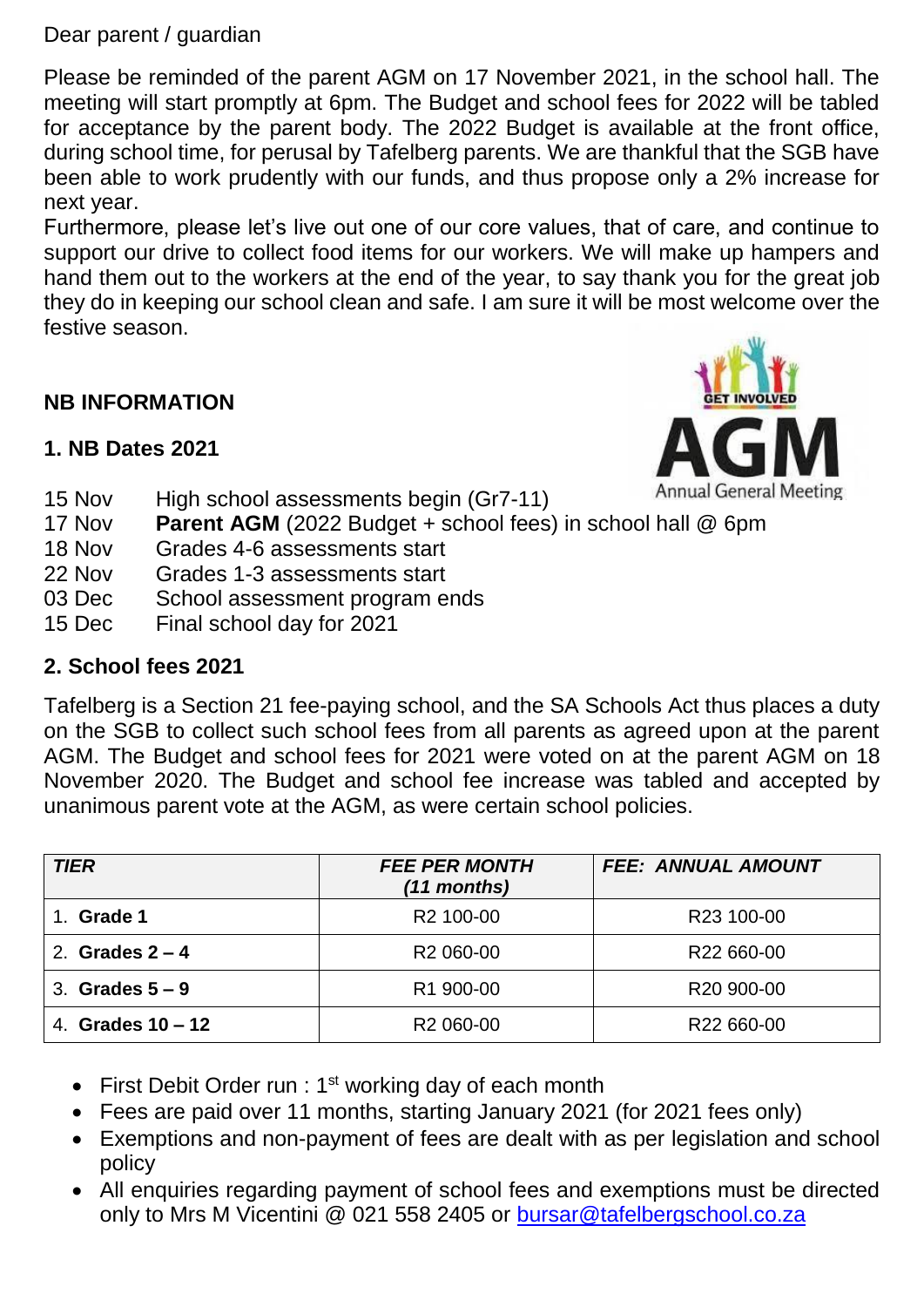#### **GENERAL NEWS**

#### **1. PTA**

The PTA are losing some of the "old guard" as their children complete matric at the end of this year, and more will leave in the next 2 years as their children reach matric. It is vital that the PTA gain new members to maintain their important role in organising events at which the Tafelberg "family" can meet and enjoy themselves, while raising funds for our great school. All new parents are called on to give back to the school now that your child has been accepted. It is imperative that the PTA does not fade away, but continues to grow and be part of building and improving our school for a better future for all our children. Join your PTA now and be part of the future of our wonderful school.

Keep swiping your MySchool and Makro cards at all participating stores – it cost nothing but brings in valuable funds. Please ensure you make Tafelberg your school beneficiary.



#### **2. Academics**

Please ensure that your child is preparing properly for the upcoming assessments. Secondly, monitor that they complete all tasks which need to be completed at home, and that the completed tasks are handed in on the due dates. There is no time after the assessment period to "catch up" on tasks not handed in … particularly in LO and Creative Arts.

#### **3. Prefect Body 2022**

Congratulations to the new prefect body on their election. We look forward to an inspired and successful 2022. The new Head and Deputy prefects will be elected after their leadership camp later this term.

The 2022 prefects are, in no particular order: S Riley, W Wearne, K McCreadie, M Webb, S Bastick, E Lawrence, N Thompson, A Jordaan and T le Roux.

#### **4. Stationery list 2022**

Stationery list for 2022 is available on the school website. Hard copies will be included with the year-end Report.

#### **5. Vaccinations**

Authorities have thus announced that learners 12 years and older will be eligible to get the Covid-19 vaccination: Register via <https://vaccine.enroll.health.gov.za/#/>

#### *NB – Please do NOT make appointments during exam/test periods*

Although the SGB supports the vaccination drive, we believe that parents be informed should authorities want to carry out vaccinations at schools. Parents should be able to discuss this sensitive issue with their children, in order that all make an informed decision.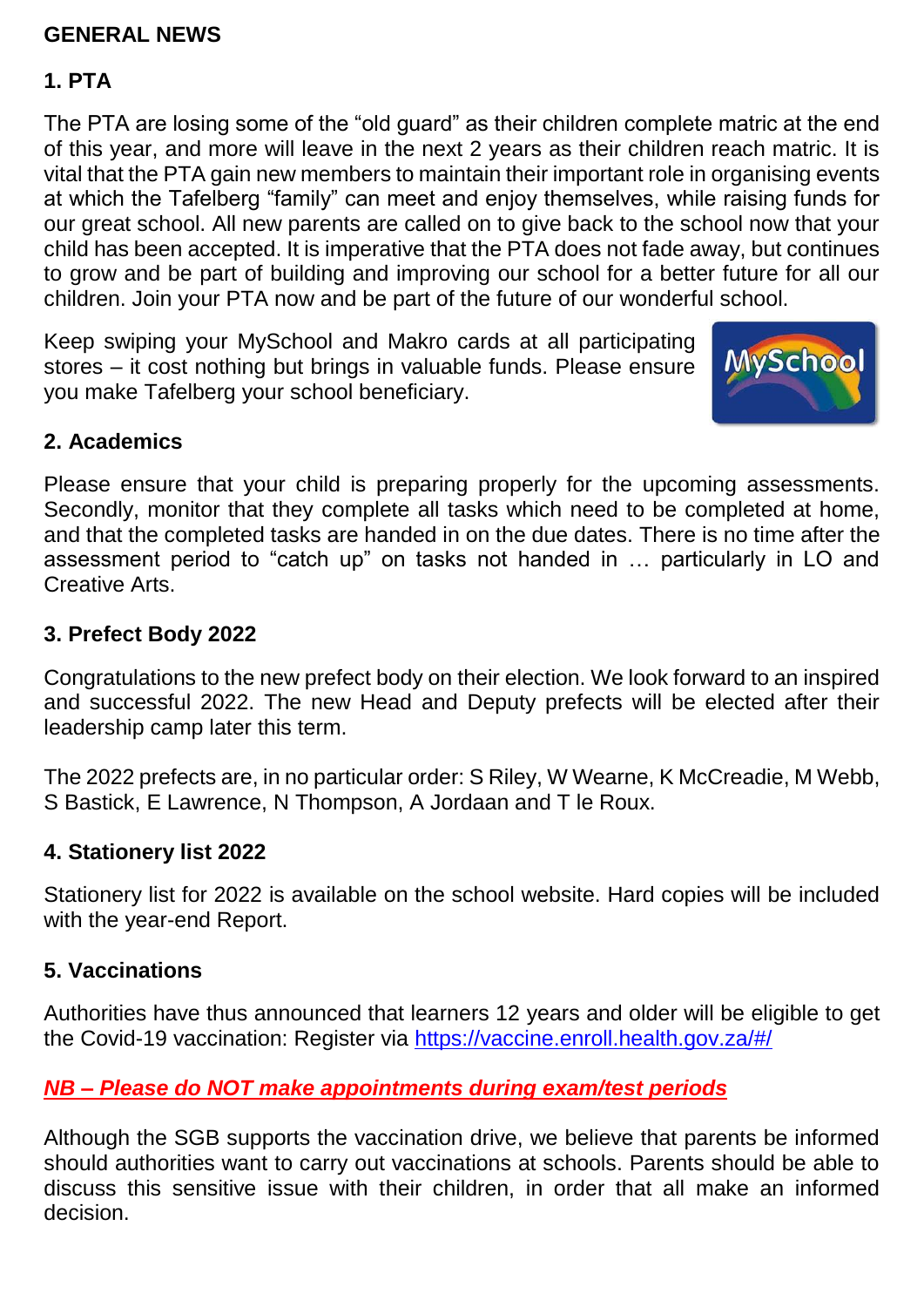#### **6. Covid-19 safety measures**

- Should your child test positive for Covid, or come into close contact with a covid pos+ person they are to self-isolate at home for the required period, before returning to school – please inform the school and forward a copy of the test result. Parents are reminded to inform the school if they themselves test positive, and to take the necessary precautions.
- Please remember to screen your child before they come to school. Should they show symptoms of Covid (temperature of  $38^{\circ}$ C and above, coughing, headaches, sore throat etc.) and or have come into close contact with a Covid positive person, they need to stay at home for the prescribed period before returning to school.
- As per our Covid policy, parents will be required to fetch their child immediately should the learner disregard our safety protocols – we need to be responsible and prevent the spread of Covid.
- **Parents must ensure that their child does not arrive late (i.e. after 8am) as this will compromise our safety protocols and measures.** Please, we need your co-operation in this regard. *Latecomers will have to wait outside at the learner gate.* Once all is in place, the learner gate will be opened to allow the orderly implementation of the screening of late comers.
- No parents nor visitors will be allowed entry to the school before 9am.
- All learners, parents, visitors etc. MUST wear a mask properly (covering both nose and mouth), in order to be allowed entry to the school grounds.
- A reminder that learners must wear a mask and not a "buff".

#### **7. Covid update**

As at the time of this Newsletter there are no covid-related cases reported.

#### **8. Reminders – general**

- Please inform the school immediately should you be removing your child, in order for us to fill the space. Thank you for your co-operation.
- Please inform the school asap should you **not want** your child's photograph to appear in our Newsletter and the annual school Magazine.
- Please inform the school of any changes to phone numbers/addresses.
- The school in no way endorses any product, service or entity (nor any claim made by them) advertised in this Newsletter.

#### **9. Sport**

*Interschool athletics meeting*:

Date – 3 November Venue – Paarl School Time – 5pm to 7pm



- Well done to all those learners turning up for sport practices. It is good to see this level of enthusiasm and commitment … long may it continue.
- Summer Sport practices every Thursday, from 3pm 4pm.
	- Senior cricket (Grades 7-11)
	- Swimming (Grades 3-11)
	- Athletics (track only) U12 to U18 age group (Grades 4-11)